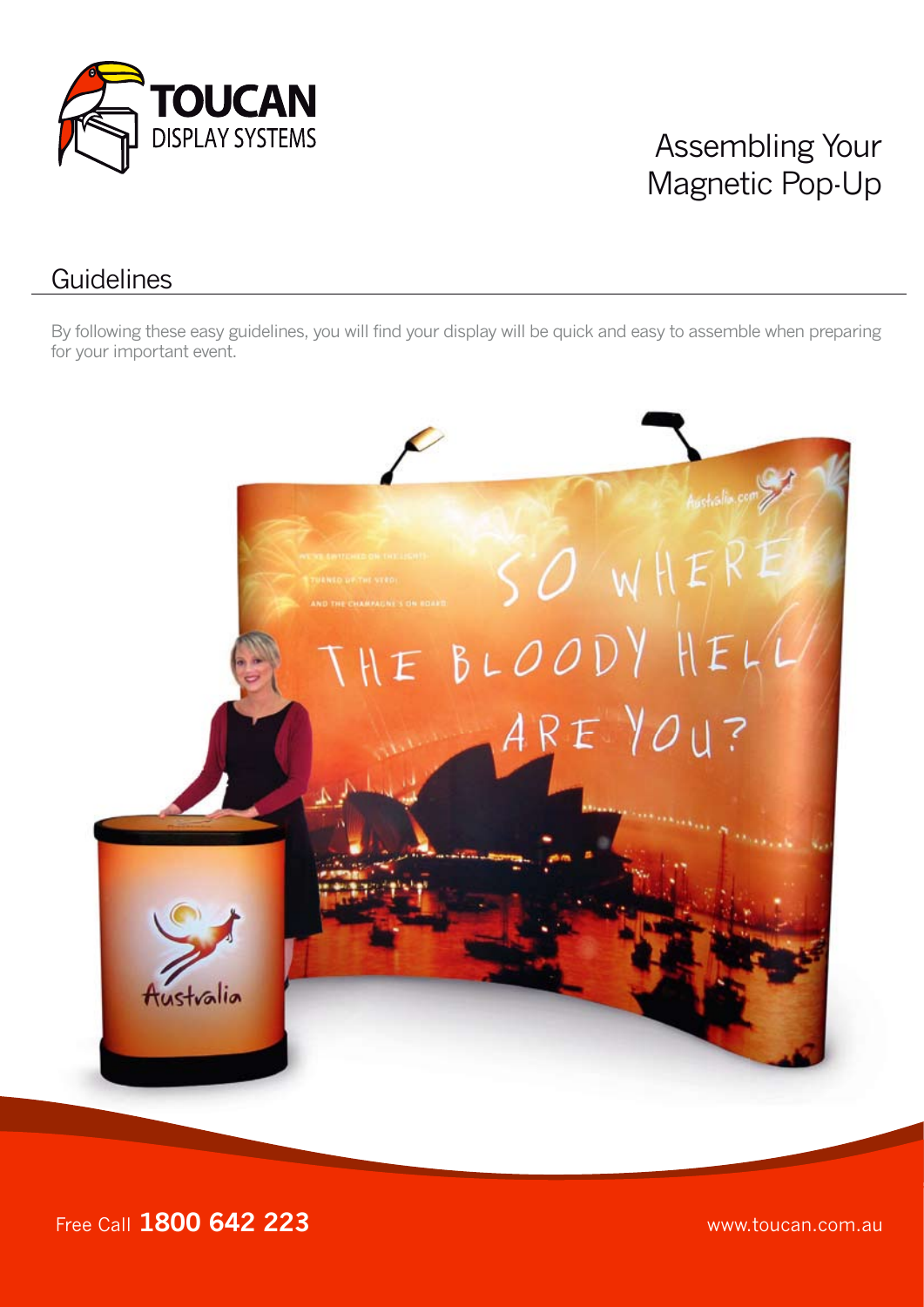## Set-up Guidelines



Everything you need to assemble your display is stored in this hardy travel case.



Undo the clips at the side to take out the frame.



Stand the frame on the floor. By lifting the frame, expand with coloured poppers facing the top.....







.....to expose an erect frame.

7 8 9

When fully expanded, the locking arms will click the frame securely into place from this.....





.....to this. Take the magnetic bars out of the bag.

### Free Call **1800 642 223** www.toucan.com.au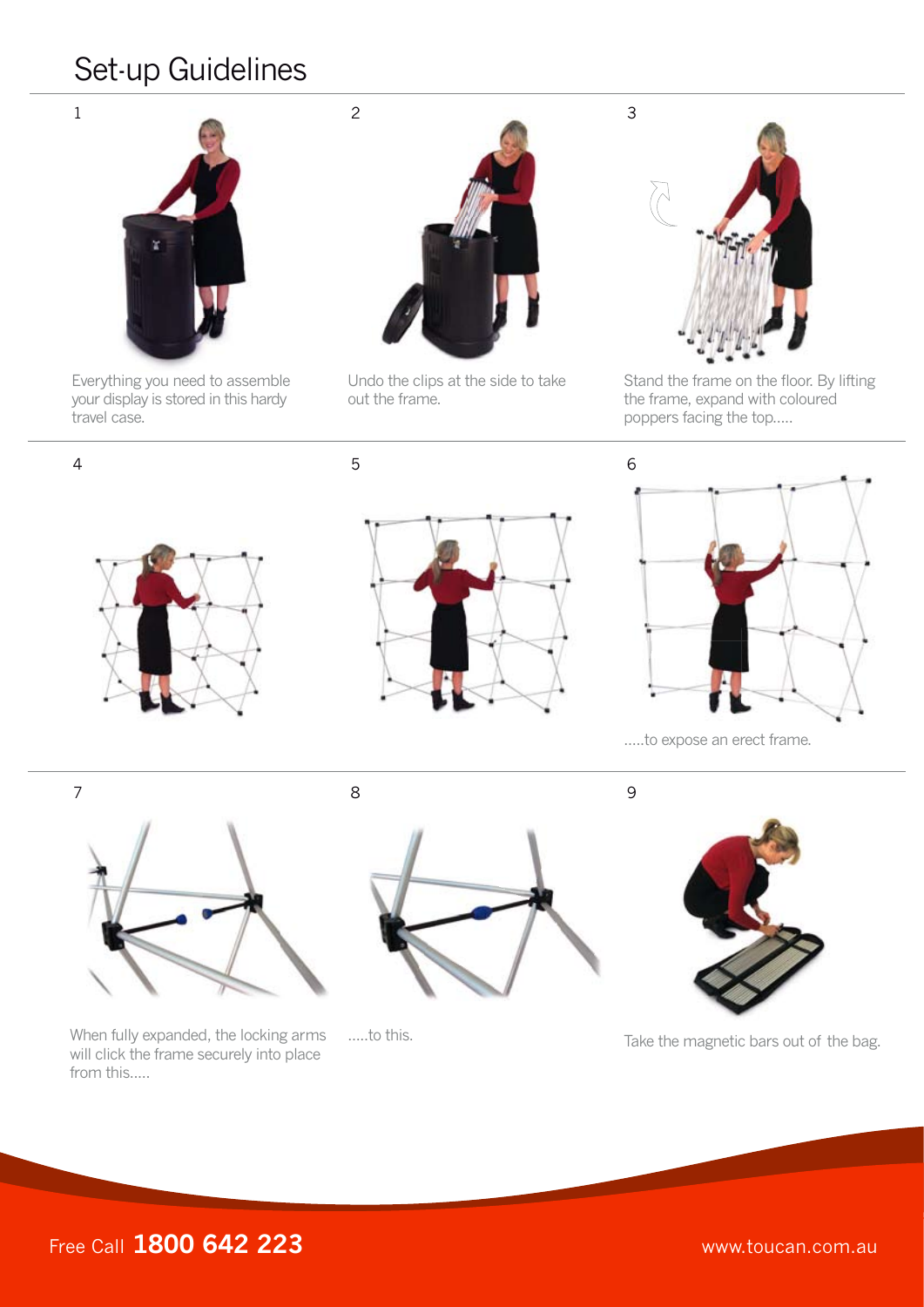



Magnetically attach bars onto the system for front, ends, and (if you have back graphics), to the rear.



Take out the rolled up graphic panels from the case and unroll.



The graphics should hook onto the top popper on each side of the hub.



Hang graphic panels from the poppers at the top of the frame first. Start with the centre graphic and work outwards.



Smooth the graphic panel onto the mag bars, ensuring that it sits flat and is aligned to the centre line of each magnetic bar.



Apply the other front graphics in the same way.



Repeat for the end panels, ensuring that the fit is correct.



Wrap graphic around case and secure Your Pop-up is ready to exhibit. at back with velcro to form a handy case-to-counter. Graphics may also be attached by velcro to the case lid.

Free Call **1800 642 223** www.toucan.com.au